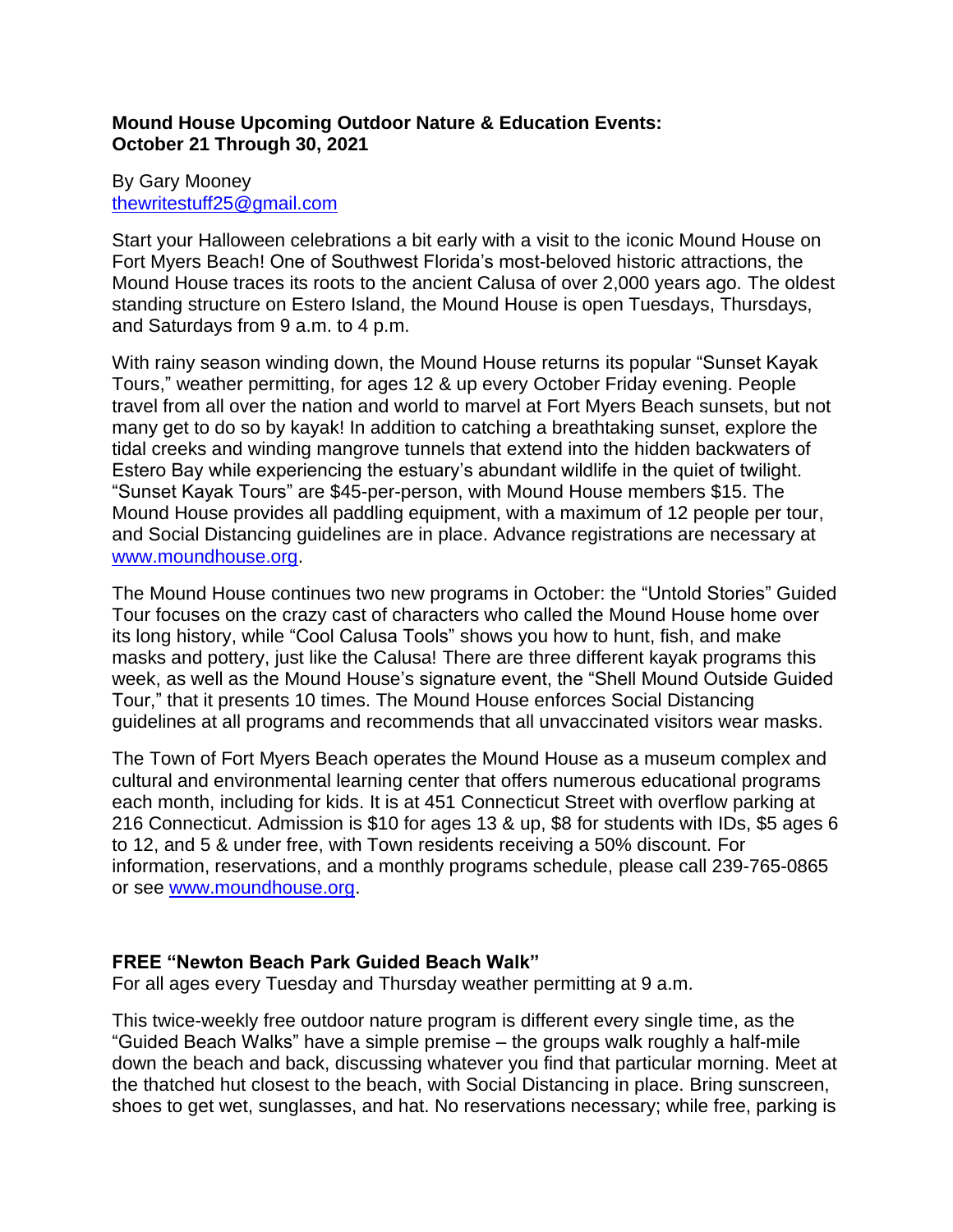\$3-per-hour, with one hour generally enough. Newton Beach Park is mid-island at 4650 Estero Boulevard.

### **"Mangroves by Kayak Tour"**

For ages 12 & up weather permitting on Thursday, October 21; Friday, October 22; & Saturday, October 23, all at 9 a.m.; Wednesday, October 27, at 9 a.m. & 1 p.m.; and Thursday, October 28 & Friday, October 29, both at 9 a.m.

Explore the winding mangrove creeks and hidden waters of the Estero Bay Aquatic Preserve as only a kayaker can on this Environmental Educator-guided tour of the ancient realm of the Calusa! Witness birds, fish, manatee and dolphins as you paddle through the natural beauty of Estero and Hell Peckney Bays in a tandem kayak. All paddling & safety equipment provided, with kayak tours in accordance with Florida Society of Ethical Ecotourism guidelines. \$45-per-person; Mound House members \$15. Advance reservations necessary at [www.moundhouse.org](http://www.moundhouse.org/) with Social Distancing guidelines in place.

### **"Garden Outside" Guided Tour**

For all ages on Thursday, October 21; Saturday, October 23; Tuesday, October 26; Thursday, October 28; & Saturday, October 30, all at 10 a.m.

Stroll through the Mound House gardens to discover how its unique plants conserve water and protect wildlife, while learning how the Calusa and other Native Americans used them in their daily lives. \$5-per-person that does not include Mound House admission; Mound House members free, with Social Distancing guidelines in place.

### **"Shell Mound" Outside Guided Tour**

For all ages on Thursday, October 21; Saturday, October 23; Tuesday, October 26; Thursday, October 28; and Saturday, October 30, all at 11 a.m. and 1 p.m.

If you dig archaeology, the Mound House's signature program is for you! Tour the 2,000-year-old Calusa Indian Shell Mound led by the interpretive staff as you explore the site's archaeology to unearth clues about this ancient society. \$5-per-person that does not include Mound House admission; Mound House members free, with Social Distancing guidelines in place.

# **NEW: "Untold Stories" Guided Tour**

For adults on Thursdays, October 21 & 28, both at 2 p.m.

The Mound House is the oldest standing structure on Fort Myers Beach, with an intriguing cast of characters who called it home, ranging from farmers to casino owners; scientists to developers! Learn about their individual stories along with a good dose of